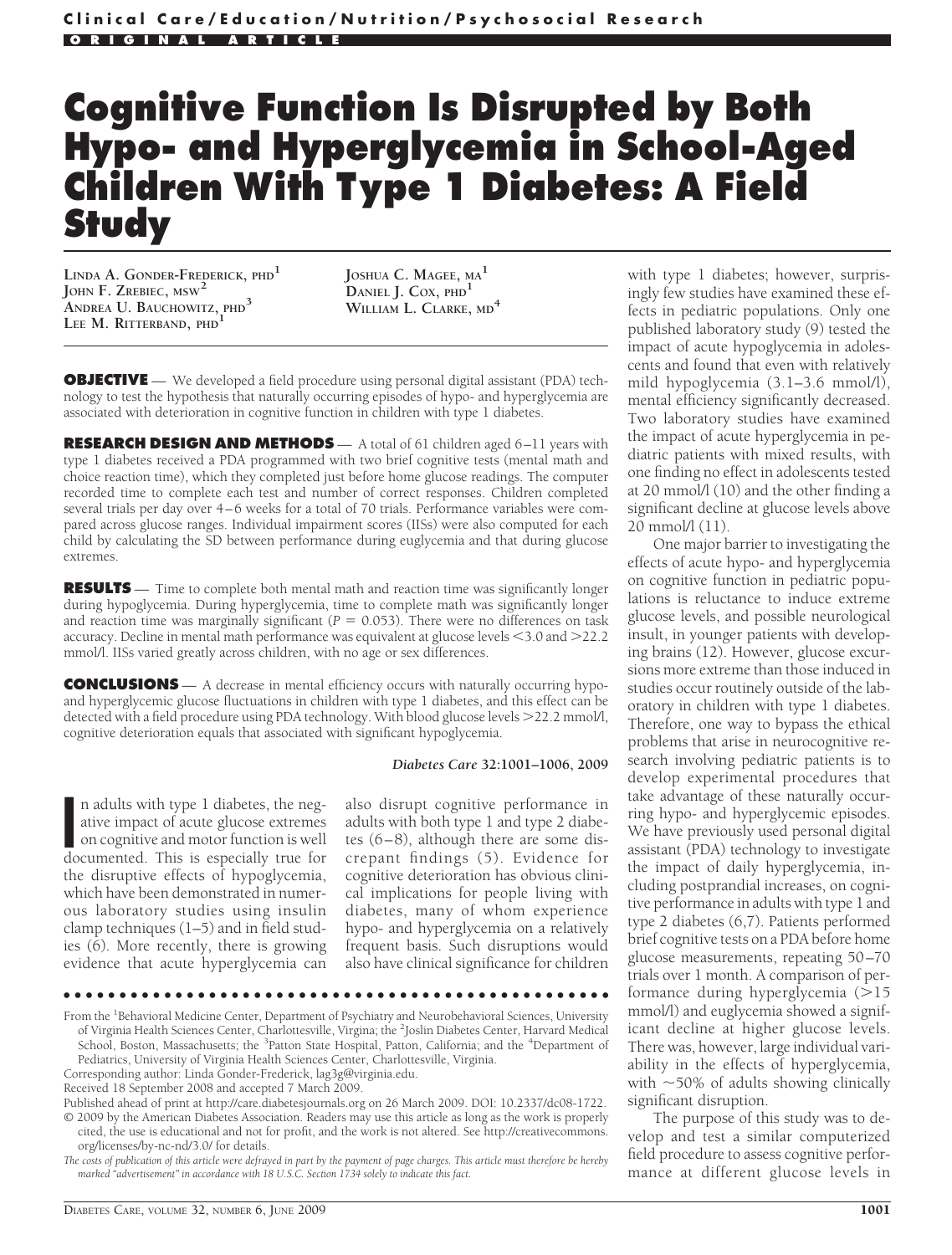### *Cognitive function and children with diabetes*

school-aged youth with type 1 diabetes. This field procedure was then used to test the hypothesis that children experience significant disruptions in cognitive performance in their daily lives due to naturally occurring episodes of both acute hypo- and hyperglycemia. Children performed two brief cognitive tests on a PDA just before home glucose measurements three to five times per day over a period of  $\sim$ 1 month, completing a total of 70 trials. After completing each test, children made subjective ratings of the difficulty of performing the task to determine the degree to which they were subjectively aware of changes in cognitive function. Individual impairment scores (IISs) were computed for each child to examine relationships between cognitive disruption and several demographic and clinical variables, including age, sex, diabetes duration, history of severe hypoglycemia, and metabolic control.

# **RESEARCH DESIGN AND**

**METHODS** — Children participating in this study were taking part in a larger project investigating family management of diabetes, which required them to complete surveys programmed on PDA computers several times each day. Although later phases of the larger project involved interventions, including blood glucose awareness training, data for this study was collected during an earlier phase of the project that did not involve any intervention. Families were recruited for the study through pediatric endocrine clinics at the University of Virginia and Joslin Diabetes Center in Boston, as well as through advertisements and regional parent support groups. Inclusion criteria for children were age 6–11 years, a diagnosis of type 1 diabetes for at least 1 year, willingness to perform glucose measurements 3–5 times daily, and ability to read, complete questionnaires, and use the PDA. Inclusion criteria for parents included ability to complete the study protocol, role as main diabetes caregiver for the child, and the absence of any self-reported significant psychiatric disorder, including depression and substance abuse. Eligible families were invited to orientation meetings during which the study was explained and institutional review board–approved informed consent/assent was obtained.

A total of 77 families entered the study, and 66 parent-child pairs completed the protocol. Reasons for withdrawal for nine families included relocation, family stressors, and illness in

the child. Two other families withdrew because the child did not want to continue completing the PDA surveys. For two families, PDA data were lost in the mail, and they chose not to repeat the procedure. An additional three families had missing data that excluded them from data analysis. Thus, the final sample of children with complete data was 61 (University of Virginia  $n = 31$ , Joslin  $n = 30$ ). There were no significant demographic or clinical differences between families who completed and did not complete the study. Children received a \$35 toy or bookstore gift card for completing data collection.

The final sample included 31 girls and 30 boys, whose mean  $\pm$  SD age was  $8.83 \pm 1.6$  years and diabetes duration was  $4.7 \pm 2.6$  years, with 25 children aged 6–8 and 36 aged 9–11 years. A1C measures ranged from 6.7 to 10.4%  $(7.9 \pm 0.68\%)$ . No children had repeated a grade in school. Almost all families were Caucasian (95%), and most parents had at least some college education (mean years of school:  $15.8 \pm 2.6$ ).

# **Ouestionnaires**

Children completed the State-Trait Anxiety Scale and the Children's Depression Inventory, measures that are widely used in research, with well-documented reliability and validity (13,14). Parents also completed a questionnaire about the child's diabetes history, including the past frequency of mild, moderate, and severe hypoglycemic episodes. Severe hypoglycemia was defined for parents as episodes during which their child was incapable of self-treatment or asking for treatment due to mental confusion, stupor, unconsciousness, or seizure. Moderate episodes were defined as those in which hypoglycemia significantly disrupted routine or ongoing behavior (e.g., the child could not continue with current activities). Mild episodes were defined as those associated with warning symptoms that quickly resolved after treatment and did not significantly disrupt function. Parents reported the frequency of severe and moderate episodes over the past year and reported the frequency of mild episodes over the past month.

# Cognitive performance assessment

Families were provided with a Visor PDA programmed with cognitive tests and linked to a Freestyle Tracker BG meter to collect and store glucose readings (Abbot Diabetes Care, Abbott Labs, Alameda, CA). Families were asked to complete 3–5 PDA trials each day, for a total of 70 trials over the next 4–6 weeks. Children were unable to complete trials unless the parent was present and entered a password to start the program. After children completed the cognitive tests, the computer instructed parents and children to measure glucose. All data were automatically stored and time stamped, providing a validity check to insure that children completed cognitive tests before glucose measurement.

The PDA presented two cognitive tests, a mental math task and choice reaction time. These tests were chosen based on previous studies (3,6,7) showing that these tasks were sensitive to cognitivemotor disruptions in performance caused by blood glucose extremes in adults. Both tests were adapted for use by children. The mental math task consisted of 10 math problems, 5 additions and 5 subtractions, presented in random order. Children entered their solution by tapping numbers displayed on a number pad on the screen. For children ages 6–8 years, math problems and solutions contained only single-digit numbers. Children aged 9–11 years were given math problems containing one double-digit number -20 and one single-digit number. In the choice reaction-time task, the symbols for the four card suits (hearts, diamonds, spades, and clubs) were shown in color in the four corners of the screen. One card suit would appear in the center of the screen, and children "tapped" the matching card suit in one of the corners, with a total of 10 to match presented in random order. The computer tracked two performance measures, time to complete the task (in seconds) and number of problems correct. After completing each task, children rated their difficulty completing the task (e.g., how hard it was) on a visual analogue scale, where  $0 = \text{not at }$ all and  $6 =$  very hard.

After orientation and informed consent/assent, parents and children were given Visor computers and Freestyle meters and instructed on their use and were also given, questionnaires to complete and a stamped envelope for returning data. After return of PDA data, a blood sample kit was mailed to parents, who obtained blood from their children and returned the sample to the University of Virginia Clinical Laboratories for A1C measurement.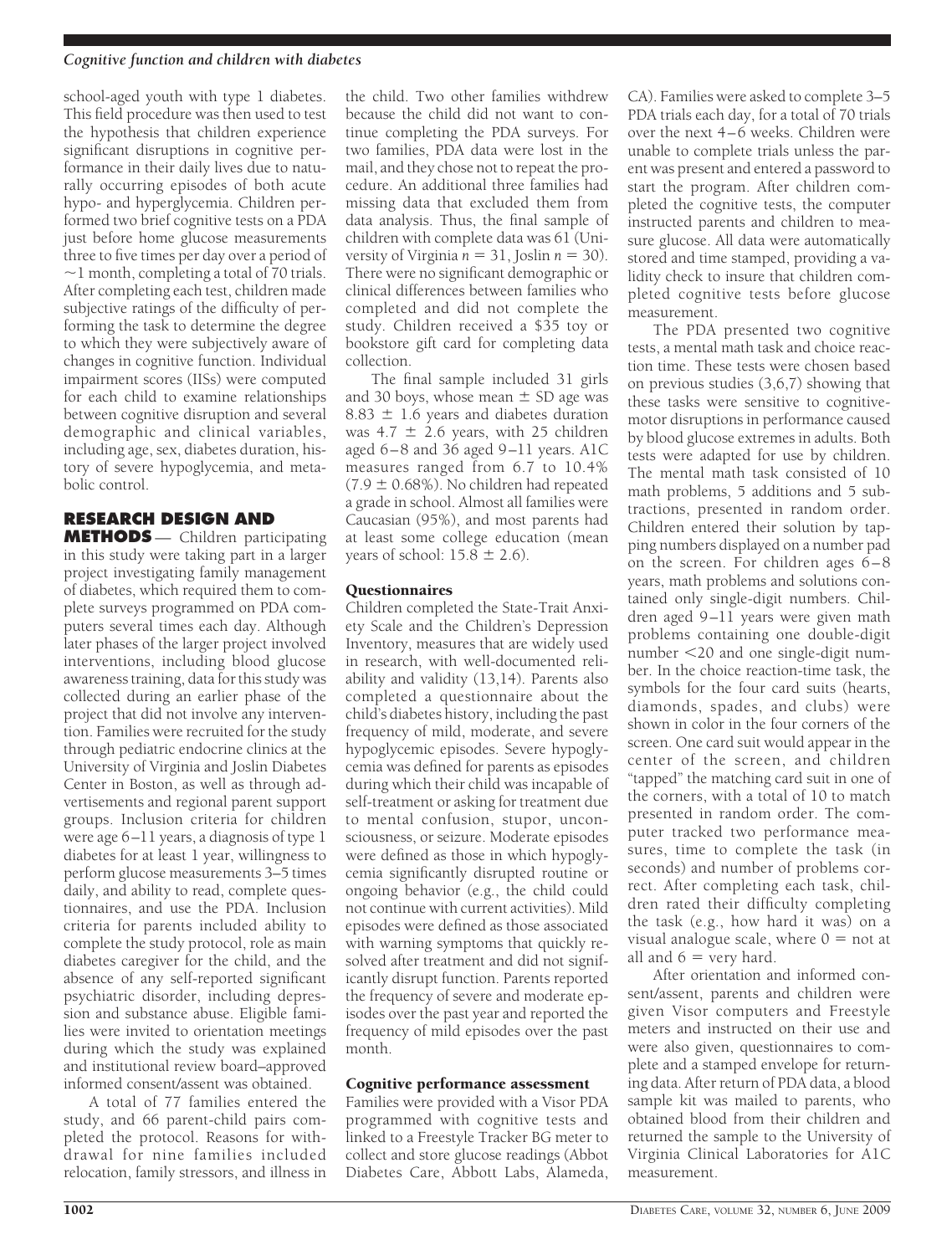#### Data analysis

Two dependent measures were computed for each cognitive test: *1*) time (in seconds) to complete the task (math time and reaction time) and *2*) number of correct responses (math correct and reaction time correct). For math time and reaction time, higher numbers indicate more seconds to complete the task and therefore poorer performance. For math correct and reaction time correct, higher numbers indicate more accuracy and better performance. The data were analyzed *1*) across subjects at different blood glucose ranges to examine the impact of glycemic status on cognitive function and *2*) within subject, using *Z* scores, to determine whether individual subjects showed differences in the degree to which cognitive function declined at glucose extremes. For analyses across glucose levels, means for performance measures were computed for six clinically relevant ranges:  $<$ 3.0 mmol/l ( $<$ 54 mg/dl), 3.0–3.8 mmol/l (54–69 mg/dl), 3.9–9.9 mmol/l (70–179 mg/dl), 10–16.6 mmol/l (180– 299 mg/dl), 16.7–22.1 mmol/l (300–399 mg/dl), and  $>22.2$  mmol/l ( $>400$  mg/ dl). The ranges 16.7–22.1 mmol/l and higher than 22.2 mmol/l were specifically chosen for investigation because, in the state of Virginia, parents are called when children's glucose readings at school are higher than 16.7 mmol/l and sent home from school when readings are higher than 22.2 mmol/l (15).

IISs were also computed for each child, using the child's mean performance during euglycemia (4.3–9.9 mmol/l) as their individual baseline or "normal" performance. The difference, in *Z* scores, between mean baseline performance and mean performance during hypo- and hyperglycemia was then computed. IISs were computed for blood glucose levels -3.0 and 22.2 mmol/l. Thus, these impairment scores represented the mean number of SDs between performance during euglycemia and the most extreme blood glucose levels. The calculation of similar measures for individual impairment in adults with diabetes has been previously described in detail (6,7).

#### **RESULTS**

# Performance across blood glucose levels

Fig. 1 shows the means and SDs for each of the four performance measures across blood glucose ranges. There were significant main effects for math time  $(F = 5.0$ ,



Figure 1—*Mental math time and reaction time across blood glucose (BG) ranges.*

 $P < 0.001$ ) and a strong trend for reaction time  $(F = 2.2, P = 0.053)$ . Contrasts showed that compared with performance at euglycemia, math time was significantly longer when blood glucose was  $<$ 3.0 mmol/l ( $P = 0.017$ ) and  $>$ 22.2 mmol/l  $(P = 0.0001)$ . Reaction time was  $significantly longer at glucose levels <  $3.0$$ mmol/l  $(P = 0.01)$ , with a trend toward significance when blood glucose was  $>$ 22.2 mmol/l ( $P = 0.08$ ). For both math time and reaction time, seconds to task completion did not differ for glucose levels <3.0 and >22.2 mmol/l, indicating that performance was equally poor in the

lowest and highest blood glucose ranges for both tasks. Compared with performance during euglycemia, math time was an average of 12.6 and 16.8 s longer when blood glucose levels were  $\leq$ 3.0 and 22.2 mmol/l, respectively. Reaction time was an average of 2.6 and 1.5 s slower when glucose levels were <3.0 and 22.2 mmol/l, respectively. In contrast to the results for time to perform tasks, there were no significant differences in the number of correct responses across ranges.

Exploratory analyses were also conducted to identify practice effects over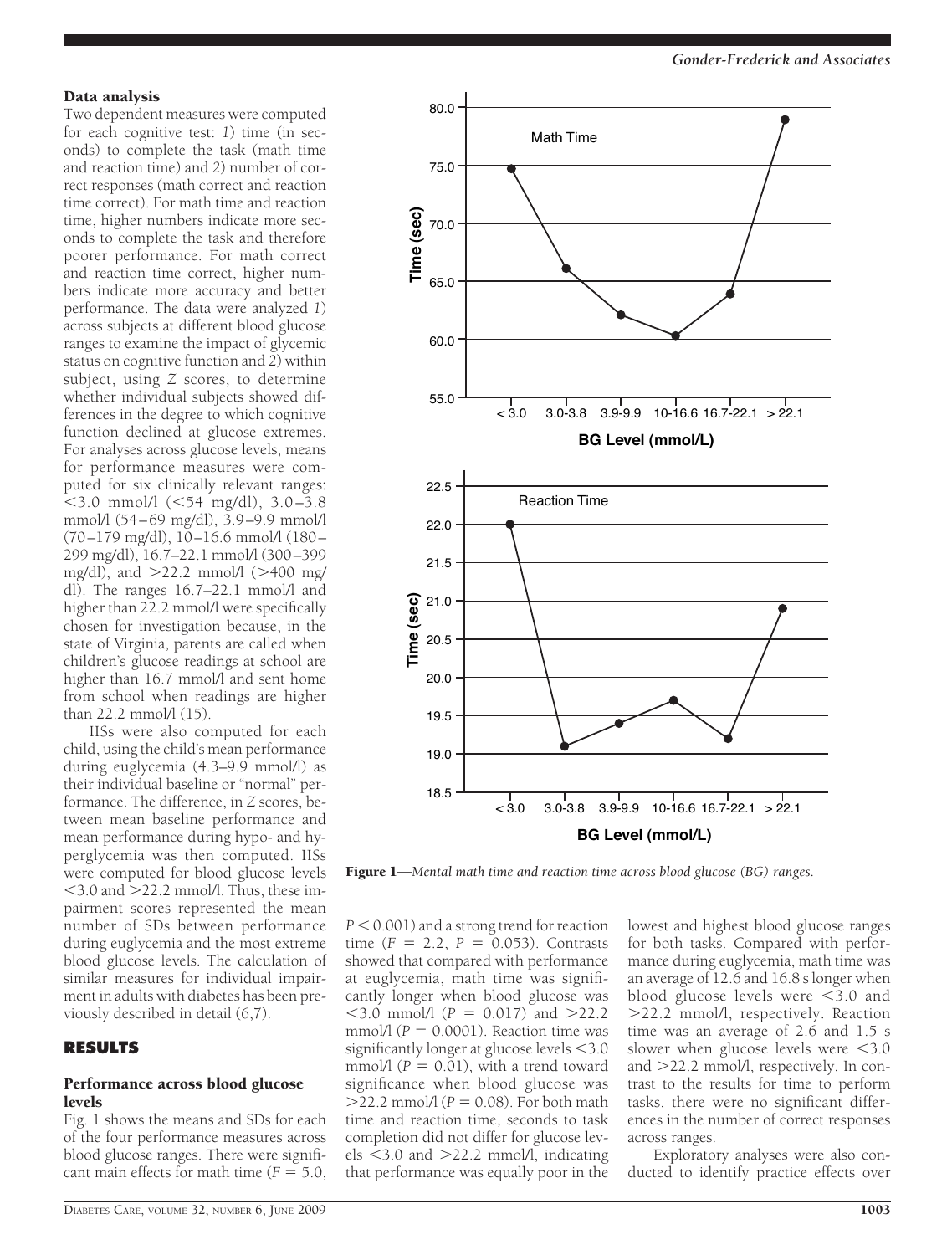### *Cognitive function and children with diabetes*

time on the two tasks. Math time and reaction time over the first 35 trials were compared with the second 35 trials at each of the above three blood glucose ranges: euglycemia (3.9–9.9 mmol/l), hypoglycemia (<3.0 mmol/l), and hyperglycemia (22.2 mmol/l). As expected, during euglycemia math time was significantly shorter for the second of 35 trials  $(56.9 \text{ vs. } 66.8 \text{ s}; F = 19.6, P = 0.001)$ , but there was no improvement for reaction time  $(P = 0.13)$ . When blood glucose was -3.0 or 22.2 mmol/l, there were no significant differences in math time or reaction time between the first and second half of the study, indicating no practice effects over time.

# Perceived difficulty of task performance

Mean difficulty ratings tended to be low across all blood glucose ranges; however, significant differences were still found. For the math task, average ratings were 0.44, 0.77, and 0.58 for euglycemia, hypoglycemia, and hyperglycemia, respectively, with a significant main effect across blood glucose levels  $(F = 4.3, P <$ 0.0001). Mean difficulty ratings for the reaction time task were 0.15, 0.40, and 0.13, respectively, which also differed across blood glucose levels ( $F = 3.9, P <$ 0.001). However, contrasts showed that for both tasks, difficulty ratings were significantly higher only when glucose was  $\leq$ 3.0 mmol/l ( $P \leq 0.01$ ). This indicates that children perceived greater difficulty performing tasks during hypoglycemia but not when glucose levels were 22.2 mmol/l, even though time to complete tasks increased significantly and equivalently at both blood glucose extremes.

# Individual differences

To examine individual differences in the impact of hypo- and hyperglycemia on performance, IISs were computed as described above for math time at blood glucose levels  $<$ 3.0 and  $>$ 22.2 mmol/l. These scores were only computed for those children who had blood glucose readings  $<$  3.0 mmol/l ( $n = 34$ ) or  $>$  22.2 mmol $\widetilde{I}(n = 41)$ . Positive *Z* scores indicated poorer performance compared with euglycemia, and negative scores indicated better performance. Mean IIS for math time when blood glucose was  $\leq$ 3.0 and  $>$ 22.2 mmol/l were 0.57  $\pm$  1.6 and  $0.33 \pm 1.1$ , respectively. There were no sex or age differences in IIS at either hypoor hyperglycemia. A total of 21% of children had IISs higher than 1.0, indicating

that performance deteriorated on average  $>1$  SD when blood glucose was  $<$ 3.0 mmol/l. When blood glucose was >22.2 mmol/l, 27% of children showed this degree of decline.

Exploratory correlations were computed between IIS and several clinical variables. Separate correlations were computed for glucose ranges <3.0 and 22.2 mmol/l. Impairment scores were not related to diabetes duration, blood glucse variability (as determined by several measures including the interquartile range, low and high blood glucose risk indexes), or depression and anxiety measures. The child's A1C correlated with impairment scores for reaction time when blood glucose was  $>22.2$  mmol/l ( $r =$  $0.40, P = 0.02$ ), indicating more impairment with poorer diabetes control. Number of severe hypoglycemic episodes over the past year correlated with impairment scores for both math time  $(r = 0.39, P =$ 0.04) and reaction time  $(r = 0.40, P =$ 0.02) when blood glucose was  $>22.2$ mmol/l, indicating that more frequent episodes were associated with more impairment. Neither A1C nor frequency of severe hypoglycemia correlated with performance impairment exhibited when blood glucose was <3.0 mmol/l.

**CONCLUSIONS** — Based on these findings, naturally occurring episodes of acute hypo- and hyperglycemia during daily routine can be associated with cognitive-motor disruptions in school-aged children with diabetes. To our knowledge, this is the first study comparing the negative impact of hypo- and hyperglycemia on cognitive function in this pediatric population. Somewhat surprisingly, the decline in performance at both glucose extremes was equivalent. However, a significant decline in performance was not seen until hyperglycemia became quite profound. In addition, blood glucose extremes affected only the time to complete tasks and not the number of correct responses. This finding replicates results from adult studies (2,3) and adds to the data suggesting that the initial effect of blood glucose extremes is a decrease in mental efficiency and speed and not a decrease in accuracy. Thus, people with diabetes of all ages may compensate behaviorally for blood glucose–related cognitive disruptions by first slowing down their performance and consequently sacrificing efficiency to preserve accuracy. A similar type of behavioral

compensation plays a key role in models of aging and cognitive functioning (16).

The extent to which people with diabetes are subjectively aware of these effects remains unclear and is an important area for ongoing research. In this study, children were aware that they were having more difficulty completing tasks during hypoglycemia but not during hyperglycemia, even though performance was equally affected. However, children's difficulty ratings were also extremely low (average -1.0 on a six-point scale) across all blood glucose ranges, which may indicate that they were reluctant to acknowledge problems in their performance. In a previous article (17), we have reported that young children show very poor ability to recognize mild to moderate hypoglycemia, failing to detect on average over 40% of blood glucose readings <3.0 mmol/l. Given this, it is somewhat surprising that children in this study showed some awareness of increased difficulty performing the tasks when blood glucose levels were low.

Although this study found statistically significant differences in performance at blood glucose extremes, it is also important to consider whether the observed level of deterioration is clinically significant. One approach to this question is to examine the degree of disruption by whatever objective standards are available. During euglycemia, it took children an average of just over 1 min to complete 10 relatively simple mental math problems. During hypo- and hyperglycemia, respectively, this task took an average of  $\geq$ 12 and  $\geq$ 16 seconds longer to complete, representing an  $\sim$  20% decrease in speed. It is not difficult to imagine that a 20% decrease in mental efficiency could be clinically meaningful, especially with more complex, demanding, or timeconsuming tasks. Another approach to this question is to evaluate the number of individual children who showed effects that might be considered clinically significant. In this study, IISs indicated that performance declined  $>1$  SD during hypo- and hyperglycemia for 20% of children.

The finding that children varied greatly in the extent to which they were affected by glucose extremes replicates findings from studies of adults with diabetes (3,6). The mechanisms underlying these individual differences in vulnerability remain difficult to identify. In this study, demographic variables such as age and sex were not associated with individ-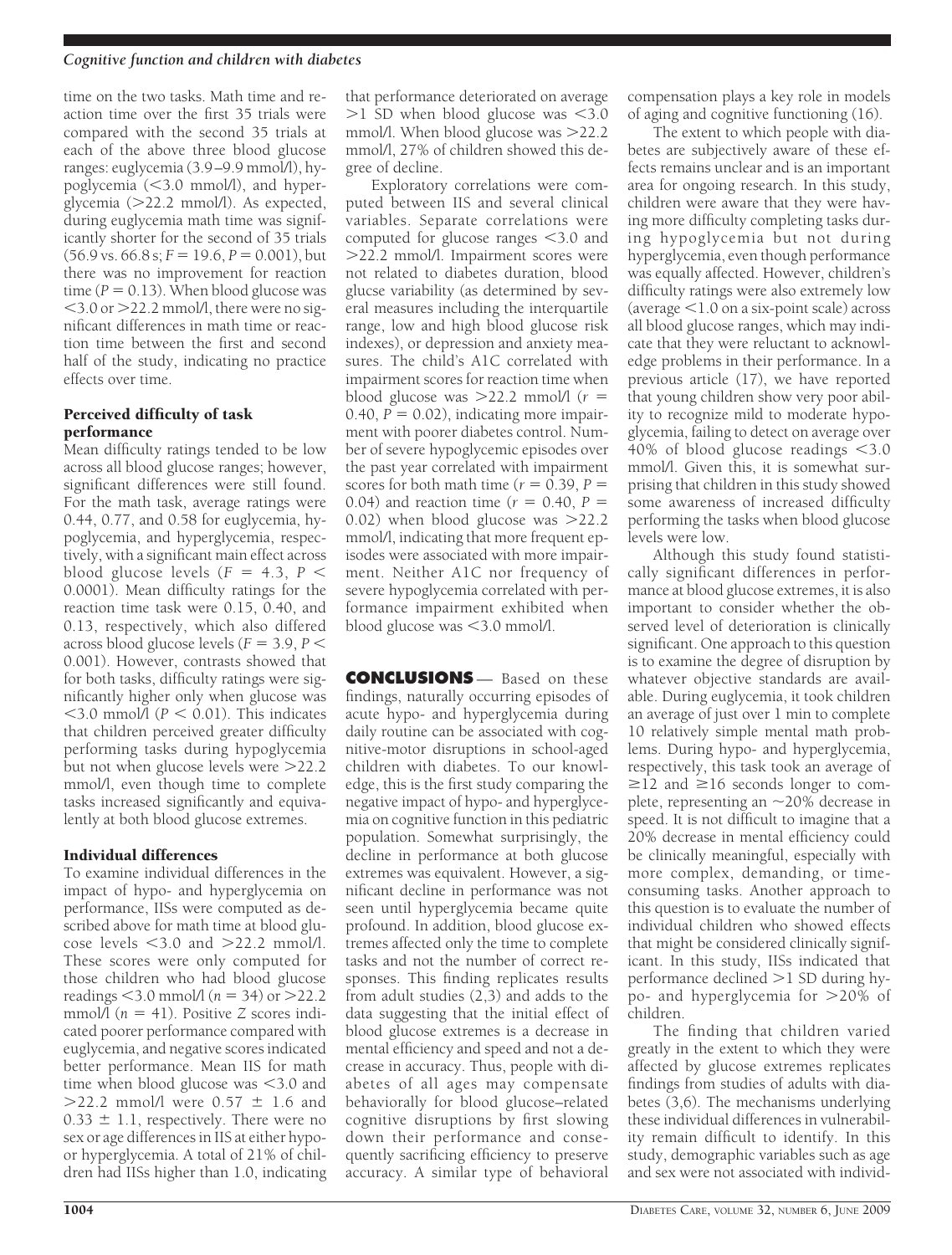ual differences. Exploratory correlations to examine the role of clinical variables indicated that higher A1C levels and frequency of severe hypoglycemia may be related to more impairment when blood glucose levels are very high. This finding is in contrast to the predictions some clinicians would make based on anecdotal evidence that type 1 diabetic individuals who are in better glycemic control experience more symptomatology and disruption with hyperglycemia. Neither A1C or history of severe hypoglycemia were related to the degree of impairment during hypoglycemia. Obviously, more research with much larger numbers of children is needed to gather more conclusive information regarding risk factors for acute blood glucose–related cognitive disruption.

More research is also needed to identify the neurobiological mechanisms underlying the impact of acute hyperglycemia on cognitive function. While the effect of neuroglycopenia secondary to hypoglycemia is well defined, there is controversy about the neurological effect of hyperglycemia. However, there are several possibilities including microvascular dysfunction in the blood-brain barrier and alterations in the synthesis, availability, or reuptake of neurotransmitters, such as serotonin (18). Recent studies have identified a significant reduction in the plasma free fraction of L-tryptophan in children with type 1 diabetes, as well as differences in auditory cortical responses between children with and without diabetes, which may indicate brain differences in serotonergic neurotransmission (19,20). Other recent studies show that changes in extracellular brain glucose have a direct effect on orexin neurons in the lateral hypothalamus, which play a critical role in the regulation of wakefulness and arousal (21).

Another purpose of this study was to determine whether PDA procedures could provide an alternative field method for studying cognitive function in children at different blood glucose levels. Two questions need to be addressed for this purpose: feasibility and efficacy. In terms of feasibility, it appears that in general children can successfully perform repeated trials of brief PDA-administered cognitive tests over a period of several weeks. Of 77 families who entered the study, 78% completed the protocol. In terms of efficacy, the mental math task appears to be sensitive enough to detect differences in children's cognitive performance associated with glycemic extremes. This replicates findings in previous studies of adults with diabetes (5,6) and indicates that even relatively simple tasks requiring working memory and problem solving can be disrupted by hyperglycemia. The reaction time task showed less sensitivity to the disruptive effects of blood glucose extremes and also no practice effects during euglycemia, which may indicate that it was not complex or difficult enough. Failure to find an effect on performance accuracy may also have occurred because of a ceiling effect for these relatively easy tasks, which were designed to avoid producing psychological burden and frustration for these young children. Future studies need to incorporate more complex and demanding cognitive tasks, while balancing the need to not overburden pediatric populations.

The current study has several important methodological limitations that should be considered when interpreting these findings. First, we tested a relatively small number of children over a relatively short period of time, which yielded a limited number of extreme blood glucose readings to analyze. Only 56 and 67% of the children had blood glucose values in the lowest and highest ranges, respectively, for data analysis. Future studies are needed to test a larger number of children over a longer time period, or for repeated short periods over longer time, to capture more measures of performance during extreme blood glucose fluctuations. In addition, future studies would benefit greatly by using continuous glucosemonitoring devices in order to obtain a more comprehensive picture of glucose dynamics preceding cognitive testing. This approach would allow, for example, the opportunity to assess the impact of blood glucose variabililty and of antecedent episodes of hypo- and/or hyperglycemia on cognitive function. Finally, this study is limited by testing a fairly homogenous sample of almost all Caucasian children with well-educated parents.

Even with these limitations, the finding that routinely occurring episodes of acute hypo- and hyperglycemia can disrupt cognitive motor function in children, and that the impact of significant hyperglycemia equals that of significant hypoglycemia, has important implications. Nonetheless, these findings should be considered preliminary and interpreted with great caution. For example, these findings should not be interpreted as evidence that children's cognitive perfor-

# *Gonder-Frederick and Associates*

mance cannot be affected by blood glucose levels -22.2 mmol/l. Nor are these findings evidence that all children will experience significant impairments at 22.2 mmol/l. This study found large individual differences in degree of impairment at different blood glucose levels, and there are likely numerous, unidentified variables that influence the impact of an episode of acute hyperglycemia on cognitive function. What these findings do strongly indicate is that more research into the effects of acute hyperglycemia on cognitive function in children is warranted.

**Acknowledgments**— This research was supported by the National Institutes of Health (National Institute of Diabetes and Digestive and Kidney Diseases R01 060039).

This research was also supported by Abbott Diabetes Care, Abbott Labs, Alameda, California, who provided blood glucose meters and testing supplies. L.G.-F., B.K., and W.C. have received research funding from Abbott Diabetes Care, Abbott Labs, Alameda, CA. No other potential conflicts of interest relevant to this article were reported.

The authors also thank Tiana Bolden and Steven Mortimer for editorial assistance; Nancy Kechner, Likun Hou, Victoria Parsons, Rupa Dasgupta, and Mi-Young Ryee for their help in data collection, management, and analysis; and Bob Chase from Sweetbriar University in Amherst, VA, for programming the PDA survey.

#### **References**

- 1. Holmes CS, Hayford JT, Gonzalez JL, Weydert JA. A survey of cognitive functioning at difference glucose levels in diabetic persons. Diabetes Care 1983;6: 180–185
- 2. Cox DJ, Gonder-Frederick LA, Schroeder DB, Cryer PE, Clarke WL. Disruptive effects of acute hypoglycemia on speed of cognitive and motor performance. Diabetes Care 1993;16:1391–1393
- 3. Gonder-Frederick LA, Cox DJ, Driesen N, Ryan CM, Clarke WL. Individual differences in neurobehavioral disruption during mild and moderate hypoglycemia in adults with IDDM. Diabetes 1994;43: 1407–1412
- 4. Deary IJ. Symptoms of hypoglycaemia and effects on mental performance and emotions. In *Hypoglycaemia in Clinical Diabetes.* Frier BM, Fisher BM, Eds. John Wiley & Sons, 1999, pp. 29–54
- 5. Draelos MT, Jacobsen Am, Weinger K, Widom B, Ryan C, Finkelstein D, Simonsen D. Cognitive function in patients with insulin dependent diabetes mellitus dur-